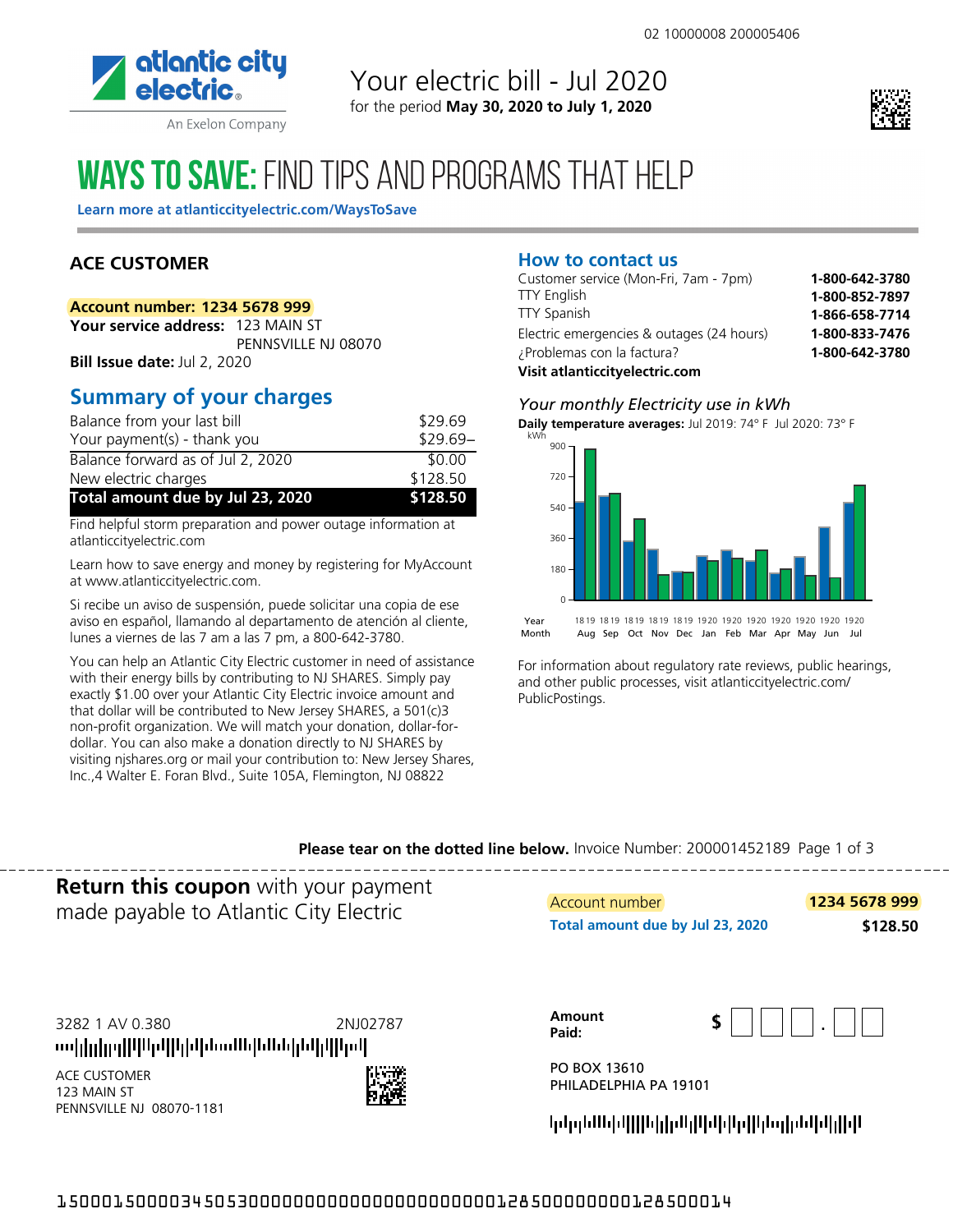### **Details of your Electric Charges**

Residential Service Electricity you used this period

| Meter Number<br><b>Energy Type</b> | Current<br>Reading | <b>Previous</b><br>Reading | <b>Difference</b> | Multiplier | Total<br><u>Use</u> |
|------------------------------------|--------------------|----------------------------|-------------------|------------|---------------------|
| 99G09020XXXX                       | Jul 1              | <b>May 30</b>              |                   |            |                     |
| Use (kWh)                          | 045726             | 045053                     | 673               |            | 673                 |
|                                    | (actual)           | (actual)                   |                   |            |                     |

#### **Your next meter reading is scheduled for August 4, 2020**

**Delivery Charges:** These charges reflect the cost of bringing electricity to you. Current charges for 33 days. 2 days billed winter rate, 31 days billed summer rate.

| Type of charge                                       | How we calculate this charge        | Amount(\$)                                             |                             |  |                                |
|------------------------------------------------------|-------------------------------------|--------------------------------------------------------|-----------------------------|--|--------------------------------|
| Customer Charge                                      |                                     | 6.34                                                   |                             |  |                                |
| Distribution Charge                                  | First 633 kWh X \$0.0658136 per kWh | 41.66                                                  |                             |  |                                |
| Distribution Charge                                  | First 33 kWh X \$0.0603030 per kWh  | 1.99                                                   |                             |  |                                |
| Distribution Charge                                  | Last 7 kWh X \$0.0600000 per kWh    | 0.42                                                   |                             |  |                                |
| Market Transition Tax                                | 673 kWh X \$0.0010253 per kWh       | 0.69                                                   |                             |  |                                |
| Transition Bond Charge<br>Non-Utility Generation     | 673 kWh X \$0.0024071 per kWh       | 1.62                                                   |                             |  |                                |
| Charge                                               | 673 kWh X \$0.0122288 per kWh       | 8.23                                                   |                             |  |                                |
| Societal Benefits Charge                             | 673 kWh X \$0.0058395 per kWh       | 3.93                                                   |                             |  |                                |
| RGGI Energy Efficiency                               | 673 kWh X \$0.0003269 per kWh       | 0.22                                                   |                             |  |                                |
| EDIT Credit 5 Yr - kWh<br>Zero Emission Certif (ZEC) | 673 kWh X \$0.0048886- per kWh      | $3.29 -$                                               |                             |  |                                |
| Charge                                               | 673 kWh X \$0.0042645 per kWh       | 2.87                                                   |                             |  |                                |
| <b>Total Electric Delivery Charges</b>               |                                     | $64.68 \leftrightarrow$ These charges are NOT impacted |                             |  | by your community's government |
|                                                      |                                     |                                                        | energy aggregation program. |  |                                |

Page 2 of 3

#### Electronic Check Conversion

When you provide a check as payment, you authorize us either to use information from your check to make a one-time electronic fund transfer from your account or to process the payment as a check transaction.